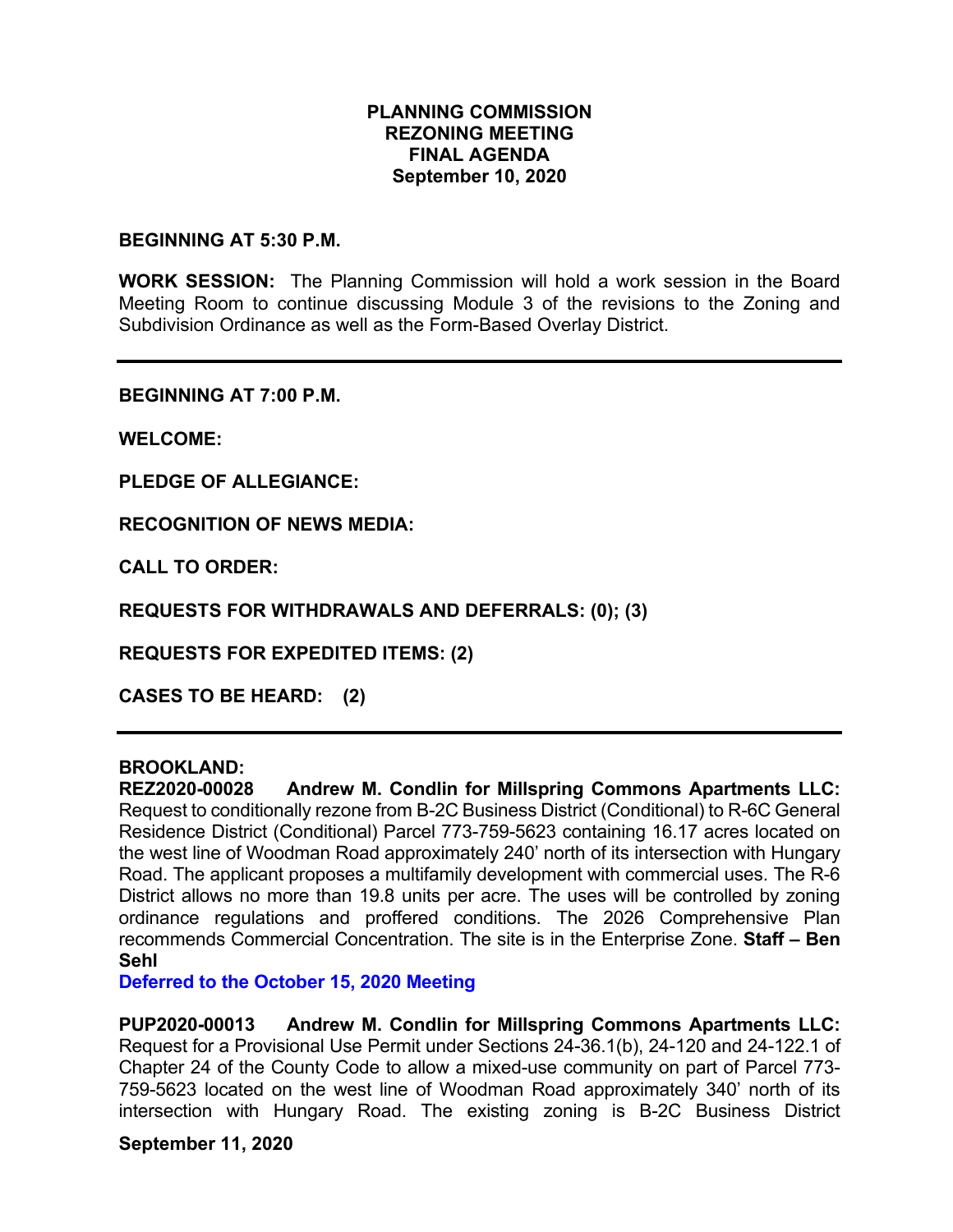(Conditional). R-6C zoning is proposed for the Business District with REZ2020-00028. The 2026 Comprehensive Plan recommends Commercial Concentration. The site is in the Enterprise Zone. **Staff – Ben Sehl**

**Deferred to the October 15, 2020 Meeting**

**REZ2020-00031 Bhoopendra Prakash:** Request to amend proffers accepted with Rezoning case C-81C-96 on Parcel 774-746-2037 located at the northeast corner of Staples Mill Road and Aspen Avenue. The applicant proposes to amend proffers regarding setbacks and landscape buffers. The existing zoning is B-2C Business District (Conditional). The 2026 Comprehensive Plan recommends Commercial Concentration. The site is in the Enterprise Zone.

**Staff – Mike Morris (Deferral Requested to the November 12, 2020 Meeting) Deferred to the November 12, 2020 Meeting**

**REZ2020-00033 Janice Clifton:** Request to conditionally rezone from R-2A One-Family Residence to A-1C Agricultural District (Conditional) Parcel 772-767-2363 containing 2.25 acres located on the north line of Mountain Road approximately 425' east of its intersection with Old Washington Highway. The applicant proposes to build an accessory structure. The use will be controlled by zoning ordinance regulations and proffered conditions. The 2026 Comprehensive Plan recommends Suburban Residential 2, density should not exceed 3.4 units per acre. **Staff – Lisa Blankinship (Expedited Agenda Requested)**

**Recommended for Approval**

#### **VARINA:**

**REZ2020-00027 Andrew M. Condlin for Carter Lumber Company, Inc.:** Request to conditionally rezone from M-1 Light Industrial District and M-2C General Industrial District (Conditional) to M-2C General Industrial District (Conditional) Parcels 818-704-6789, 818- 705-2337, and 818-705-7634 containing 17.695 acres located at the southwest intersection of S. Airport Drive (State Route 281) and Sprouse Drive. The applicant proposes a building material sales yard. The use will be controlled by zoning ordinance regulations and proffered conditions. The 2026 Comprehensive Plan recommends Planned Industry. The site is in the Enterprise Zone and the Airport Safety Overlay District. **Staff – Livingston Lewis (Expedited Agenda Requested) Recommended for Approval**

**REZ2020-00030 Ashley Peace for Sauer Properties:** Request to conditionally rezone from A-1 Agricultural District to M-1C Light Industrial District (Conditional) Parcels 816-703-6131, 816-703-6947, 817-702-3619, 817-703-1130, 817-703-1244, 817-703- 2007, 817-703-2352, 819-702-6318, 819-703-0614, 819-703-7516, 820-701-5432, 820- 703-9721, and part of Parcel 819-700-9160 containing 226.10 acres located on the east and west lines of S. Airport Drive (State Route 281) at the Pocahontas Parkway (State Route 895). The applicant proposes industrial uses. The uses will be controlled by zoning ordinance regulations and proffered conditions. The 2026 Comprehensive Plan recommends Planned Industry and Environmental Protection Area. The site is in the Airport Safety Overlay District. **Staff – Ben Sehl**

**Recommended for Approval**

**September 11, 2020**